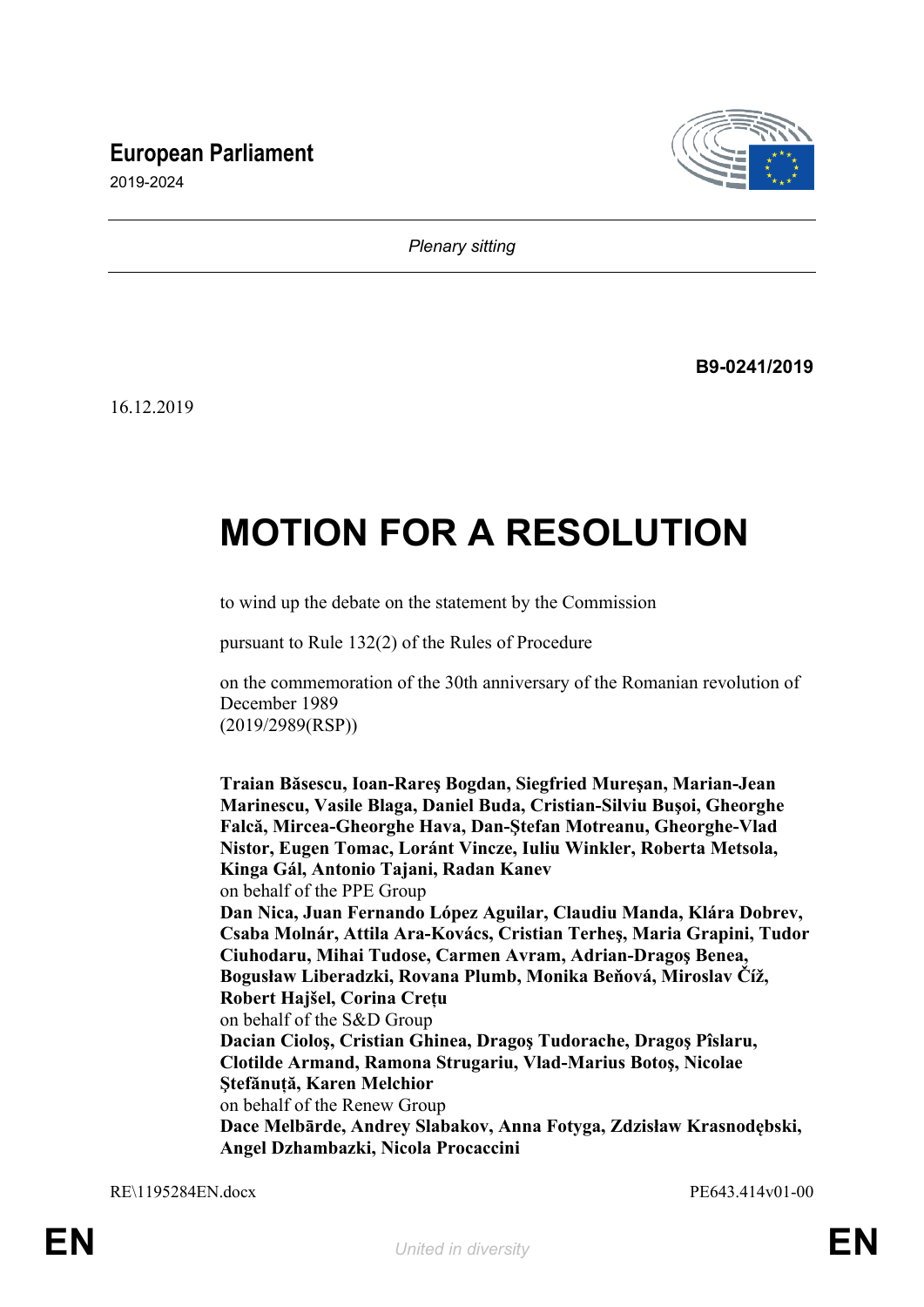on behalf of the ECR Group

**EN**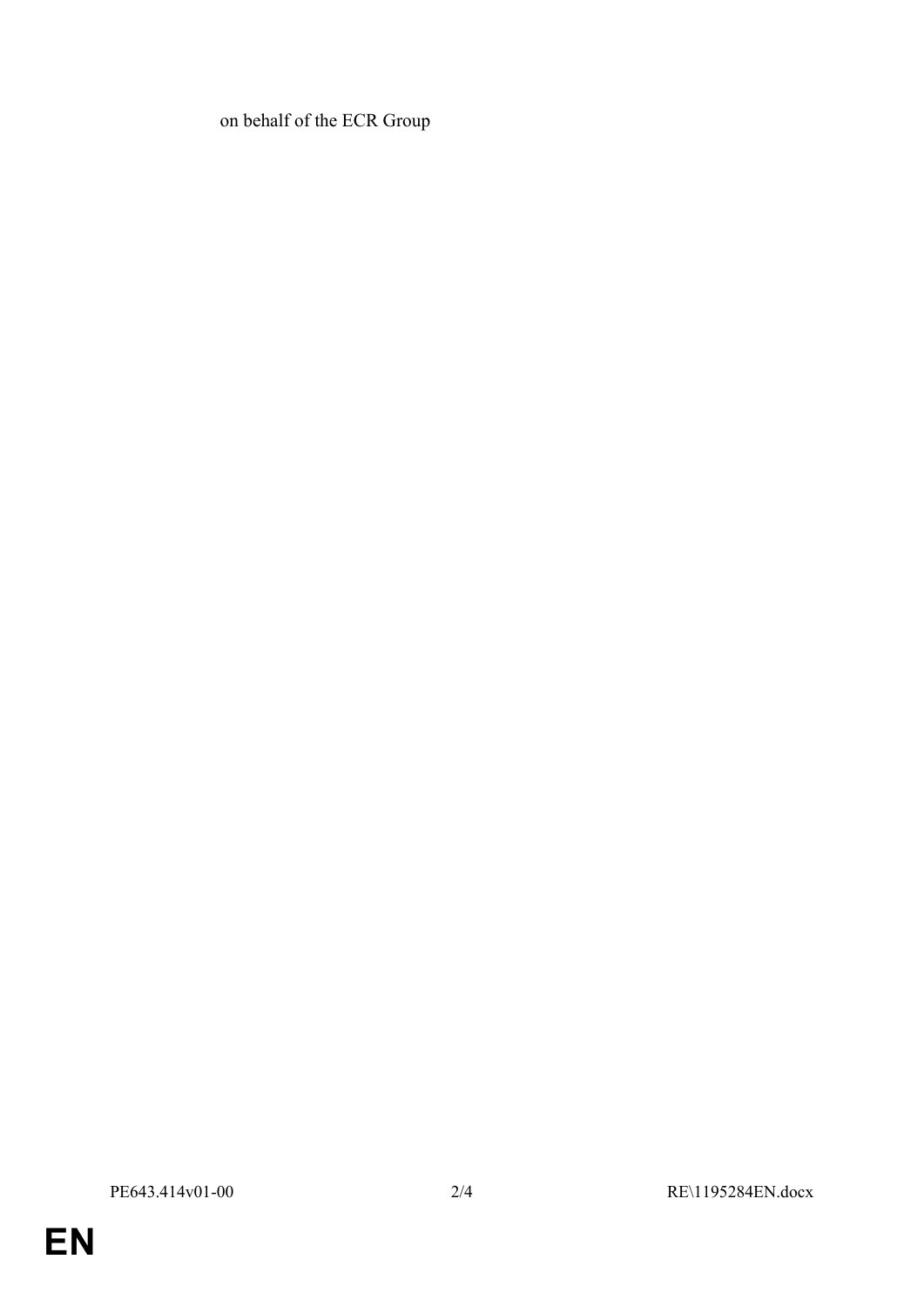### **B9-0241/2019**

#### **European Parliament resolution on the commemoration of the 30th anniversary of the Romanian revolution of December 1989 (2019/2989(RSP))**

### *The European Parliament*,

- having regard to the universal principles of human rights and the fundamental principles of the European Union as a community based on common values,
- having regard to the Universal Declaration of Human Rights, adopted by the General Assembly of the United Nations on 10 December 1948,
- having regard to its resolution of 19 September 2019 on the importance of European remembrance for the future of Europe<sup>1</sup>,
- having regard to the resolutions and declarations on the crimes of totalitarian communist regimes adopted by a number of national parliaments,
- having regard to Rule 132(2) of its Rules of Procedure,
- A. whereas 2019 marks the commemoration of 30 years having elapsed since the Romanian revolution, triggered by the uprisings in Timișoara, that later continued in all parts of the country and culminated in an anti-totalitarian revolution in Bucharest, leading to the fall of the communist regime and the enactment of democracy; whereas this revolution represented the transition of the Romanian people towards freedom and the rule of law, which tragically resulted in the loss of 1 142 lives, 3 138 people being gravely injured, and over 760 individuals being illegally detained and tortured;
- B. whereas the Romanian revolution of December 1989 was the most violent of all the uprisings leading to the fall of communism in the states behind the Iron Curtain;
- C. whereas the revolution of December 1989 and the sacrifice of the Romanian citizens who courageously stood in the line of fire, opened up the country's path towards NATO, the European Union and the democratic world, from which it had been torn away after the end of the Second World War against the will of the Romanian people;
- D. whereas the use of force against the Romanian people in December 1989 painfully shook all of Romanian society to the core, and the identification of the actual perpetrators of these crimes remains an agonising unresolved issue for the victims, their families and for all Romanian citizens;
- E. whereas no act of military aggression against one's own people should remain unpunished;
- F. whereas the European Court of Human Rights judgements (Association '21 December

<sup>1</sup> Texts adopted, P9\_TA(2019)0021.